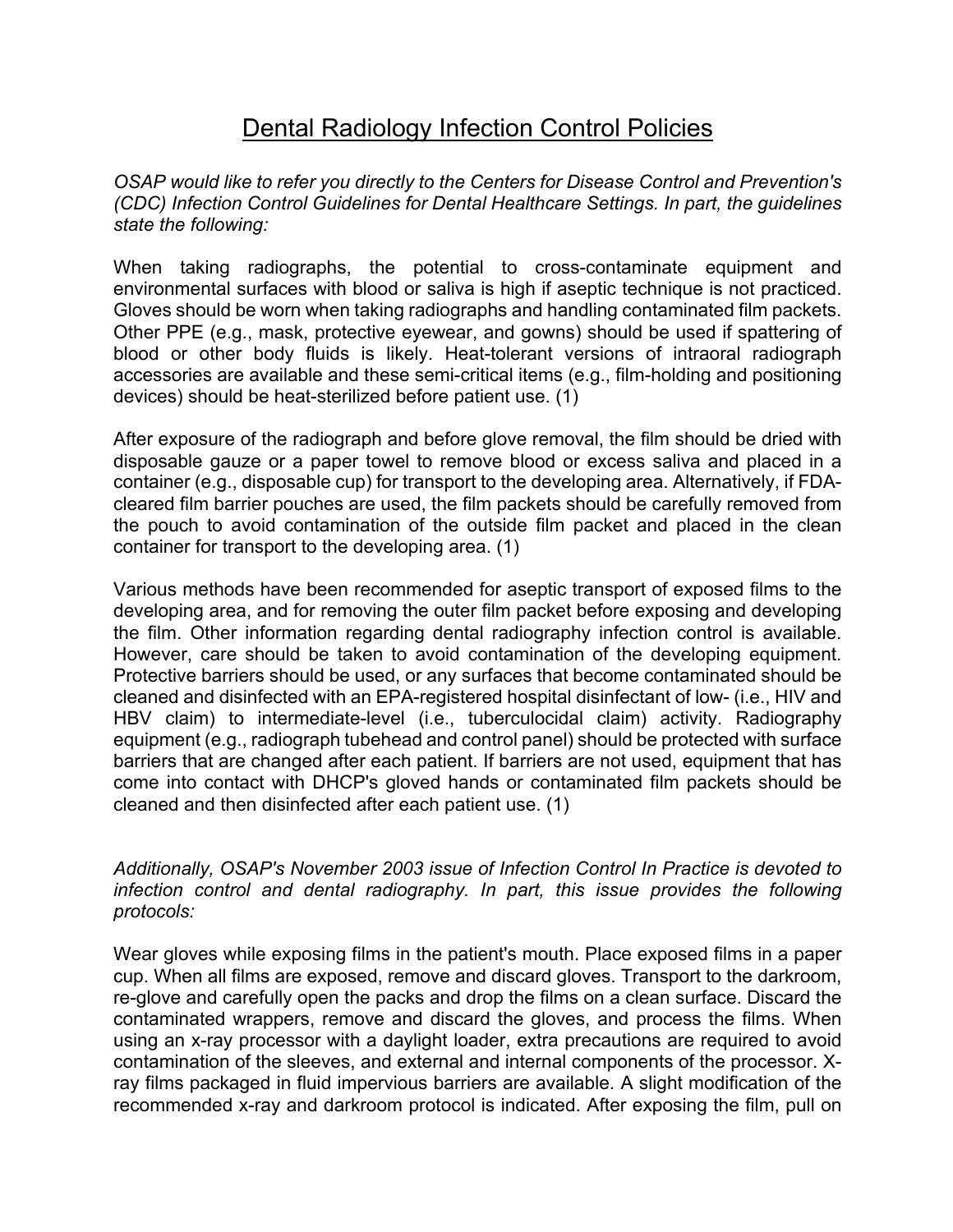the edges of the barrier pack, allowing the film to drop into a clean paper cup without contaminating the inner film packet. When all films have been exposed and collected in the cup, remove procedure gloves and take films to the darkroom or daylight loader for processing. (2)

Place reusable film-holding devices in the designated area.

## *If film/digital phosphor plate barriers have been used:*

Carefully peel back the barrier and allow each film/phosphor plate to fall from its pouch into a clean disposable container (such as a plastic cup) or transport box for transport to the developing area. Use care to avoid contaminating the outside of the cup/transport box. (2)

## *If barrier pouches have not been used (to protect the film):*

## *Follow instructions below for Handling Film Without Barriers. (2)*

Discard all contaminated disposable items.

Carefully remove contaminated barriers.

Remove gloves and wash hands.

Remove the lead apron and dismiss the patient.

Disinfect all uncovered surfaces that were contaminated.

If barriers are not used, x-ray equipment that has come into contact with gloved hands or contaminated film packets must be cleaned and then disinfected after each patient use. Use protective barriers or clean and disinfect any surfaces that become contaminated by using an EPA-registered low-(with HIV and HBV claim) to intermediate-level (with a tuberculocidal claim) hospital disinfectant. (2)

#### *For developing film:*

With clean, ungloved hands, transport the disposable container of exposed film to the processing area. (2)

You will need:

gloves paper cup(s) barrier sheet for counter top (patient napkin)

Take care to avoid contaminating the developing equipment. Use barriers or clean and disinfect any surfaces that become contaminated.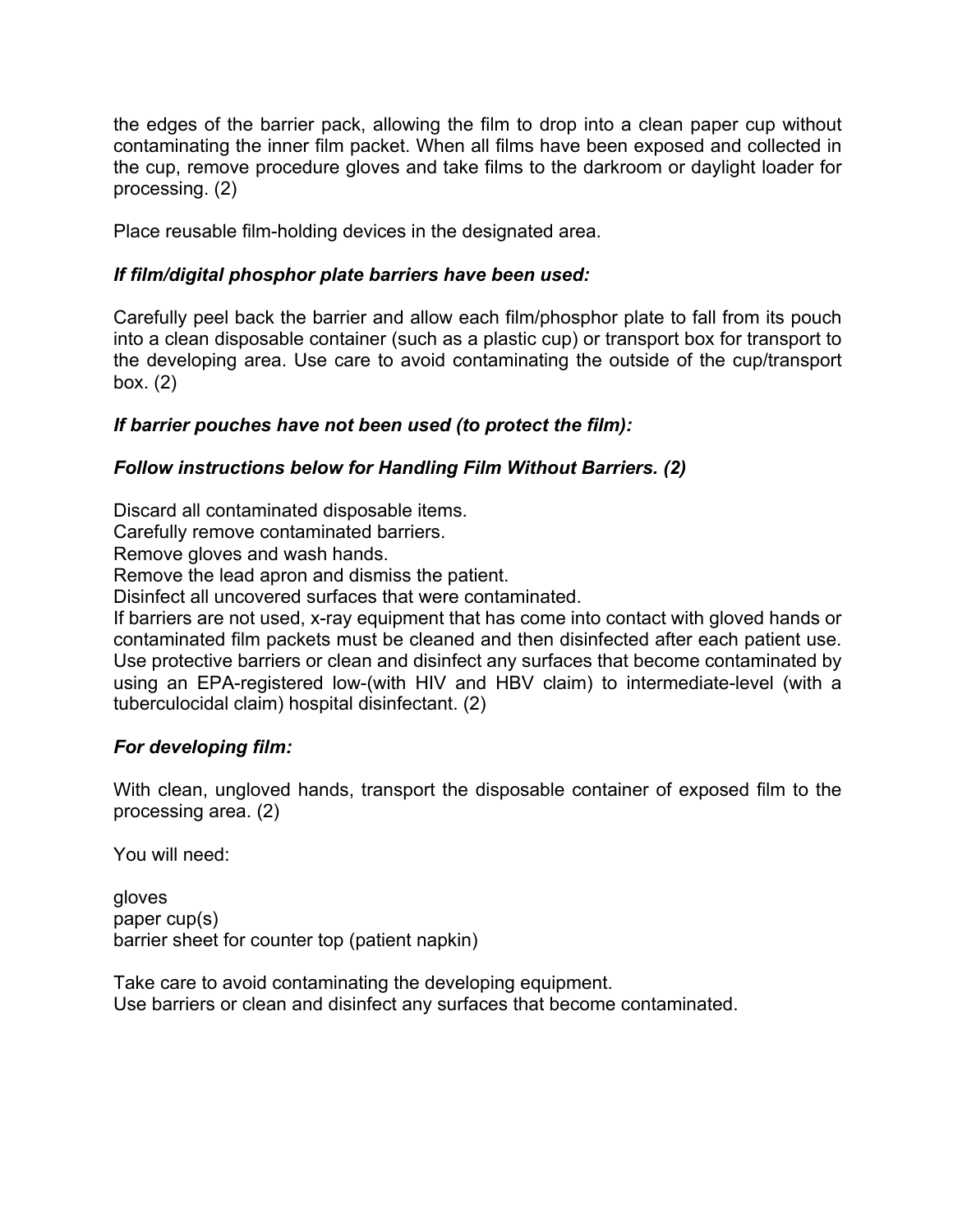#### *Handling Film Without Barrier Pouches:*

Barrier sleeves for x-ray film packets are commercially available. These barriers are placed over the x-ray film packet before the film is positioned in the patient mouth and removed immediately after the x-ray is taken, providing dental workers with a clean, uncontaminated film packet for processing. The barriers protect film from contamination, reduce preparation time, and simplify processing. Removed in a lighted area with gloved hands, the barrier is simply peeled back and the film packet dropped onto a clean paper towel or into a clean disposable cup. Barrier-protected film packs are especially useful when using a daylight loader.

If your practice setting uses film that is not barrier-protected, add these steps to the infection control protocol for dental x-rays. (2)

a. Place barrier sheet (patient napkin) on your work surface

b. Place "clean up" on one end of the barrier sheet and the "dirty cup" on the opposite end of the barrier sheet.

- c. Secure door and turn out light (if applicable).
- d. Put on gloves.

e. Empty film from cup onto the side of the barrier that was designated for the dirty items.

- f. Open film packet
- g. Allow film to drop onto the clean side of the barrier sheet.
- h. Ensure that all film packets have been opened.
- i. Dispose of empty packets and dirty cup.
- j. Remove gloves and wash hands
- k. Count film and verify you have correct number of film that were exposed.
- l. Process film by edges only

m. Once processed, place film in clean cup and exit darkroom.

*OSAP members and subscribers have access to Infection Control In Practice. Further information may be viewed at: http://www.osap.org*